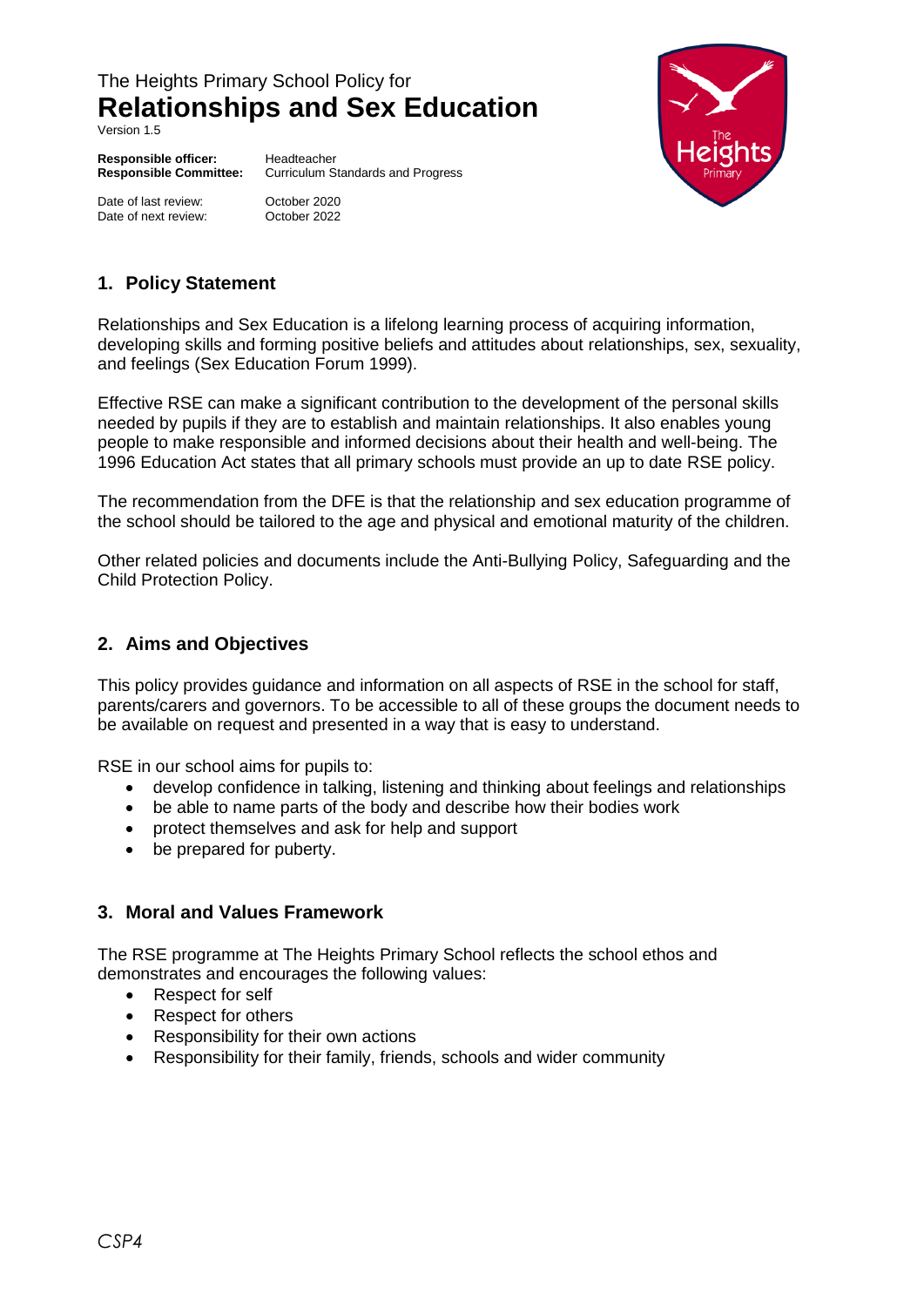# **4. Equal Opportunities Statement**

The school is committed to the provision of RSE to all of its pupils. Our programme aims to respond to the diversity of children's cultures, faiths and family backgrounds. Pupils are helped to understand difference and to respect themselves and others.

Equal time and provision will be allocated for all groups but there may be occasions where pupils with Special Educational Needs are given extra support from different members of staff.

# **5. Organisation, content and provision**

In line with national recommendations, RSE will not be delivered in isolation but firmly embedded in all curriculum areas, including Personal, Social, Emotional, Health Education and Citizenship (PSHEC), Science and RE. At The Heights Primary School, the main content is delivered in PSHE lessons and follows the progressive JIGSAW approach and programme. Pupils also develop their sensitivity and tolerance towards others through collective worship.

It is normally delivered by class teachers in mixed gender groups. However, there may be occasions where single sex groups are more appropriate and relevant. Active learning methods which involve children's full participation are used.

*RSE is covered in two of the six JIGSAW puzzle programmes which are taught in all classes from Reception to Year 6 in terms 5 and 6. The full content can be found in Appendix 1.*

#### **Relationships puzzle programme**

This has a wide focus, looking at diverse topics such as families, friendships, pets and animals, and love and loss. A vital part of this Puzzle is about safeguarding and keeping children safe; this links to cyber safety and social networking, as well as attraction and assertiveness; children learn how to deal with conflict, their own strengths and self-esteem. They have the chance to explore roles and responsibilities in families, and look at stereotypes. All JIGSAW lessons are delivered in an age- and stage-appropriate way so that they meet children's needs.

#### **Changing Me puzzle programme**

This deals with change of many types, from growing from young to old, Becoming a teenager, assertiveness, self-respect and safeguarding. Self and body image, puberty, attraction and accepting change are diverse subjects for children to explore. Each year group things about looking ahead, moving year groups or the transition to secondary school. Life cycles and how babies are made and grow are treated sensitively and are designed to meet children's needs. All year groups learn about how people and bodies change. This puzzle links with the Science curriculum when teaching children about life cycles, babies and puberty*.* 

There is a strong emphasis on Mental Health and Wellbeing in both of these puzzle programmes.

All staff are trained in procedures for safeguarding and follow guidelines set out in school with regards to reporting concerns to the Designated Safeguarding Lead for Child Protection (The Heights Headteacher). Staff are supported to help them deliver effective RSE. A range of materials are drawn upon to ensure RSE is delivered to all children throughout the school and is tailored to each child's needs and level of understanding.

When appropriate, visitors from outside school with particular expertise (e.g. health professionals) may be invited to contribute to the delivery of RSE in school. Visitors will be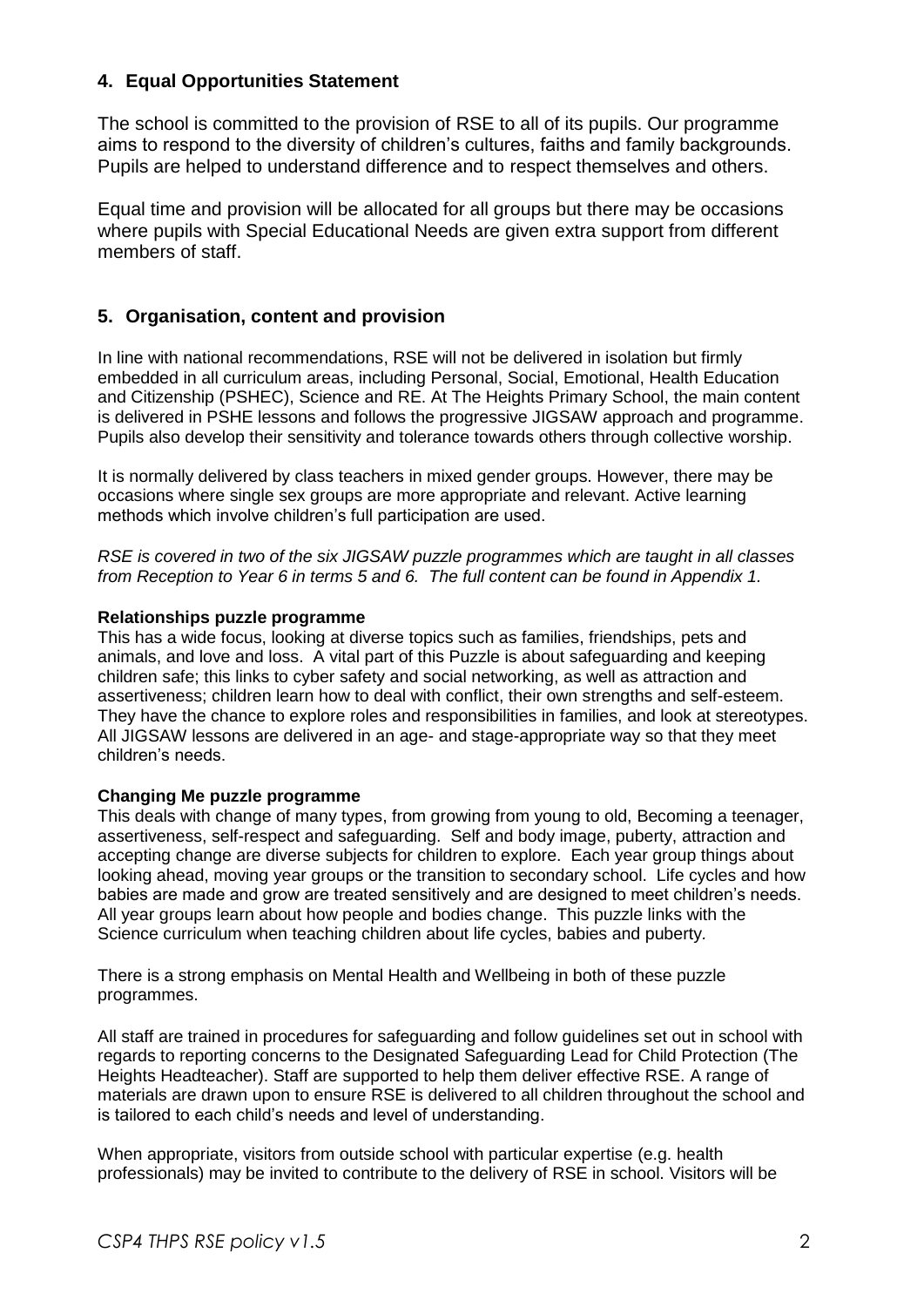made aware of, and agree to abide to, The Heights' RSE policy and school ethos. Visitors are supervised and supported by a member of staff at all times. Their input to PSHE lessons forms part of a planned programme negotiated and agreed with staff in advance.

# **6. Working in partnership with parents**

Parents are the key people in:

- Teaching their children about sex and relationships;
- Maintaining the culture and ethos of the family:
- Helping their children cope with the emotional and physical aspects of growing up
- Preparing them for the challenges and responsibilities that sexual maturity brings.

At The Heights we are committed to working with parents and carers and consulted with them in the review of this policy. We inform parents by letter when pupils will be studying RSE. We also offer an annual information session in the spring term for parents about what RSE is and how RSE is taught throughout the school.

Parents have the right to withdraw their children from all or part of the RSE provided, except for those parts included in the statutory Science National Curriculum.

Parents are asked to contact the Head Teacher who will be available to discuss any concerns.

#### **7. Controversial and Sensitive Issues**

RSE will take place in a secure and supportive environment. As a general rule the member of staff concerned will maintain a child's confidentiality. However, if this person believes that the child is at risk or in danger, she/he will talk to the Designated Safeguarding Lead for Child Protection and follow the school procedure for reporting a concern.

Staff are aware that views around RSE related issues are varied. However, while personal views are respected, all RSE issues are taught without bias. Topics are presented using a variety of views and beliefs so that pupils are able to form their own, informed opinions but also respect others that may have a different opinion.

Pupils' questions arising from RSE are answered according to the age and maturity of the pupil concerned. Questions do not have to be answered directly, and can be addressed individually later. The school believes that individual teachers must use their skill and discretion in this area and refer to the Designated Safeguarding Lead for Child Protection if they are concerned.

The Heights Primary School believes that RSE should meet the needs of all pupils regardless of their developing sexuality and be able to deal honestly and sensitively with sexual orientation, answer appropriate questions and offer support. Bullying is dealt with strongly yet sensitively. The school liaises with parents on this issue to reassure them of the content and context.

## **8. Dissemination**

RSE policy is shared with all staff and parents. It is also available to read on the school website. The Anti-Bullying Policy is also actively shared with parents.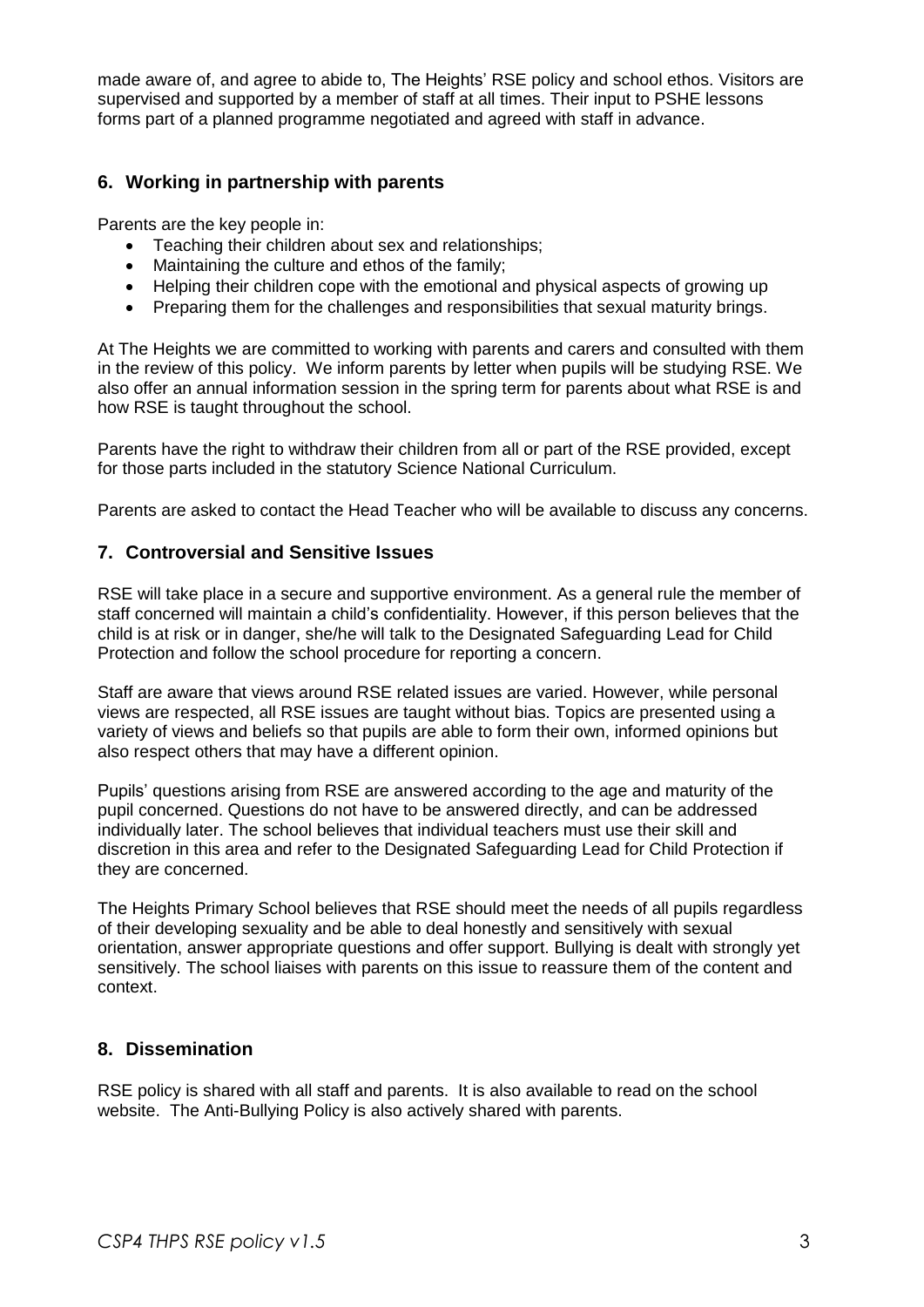# **9. Assessing and Monitoring**

The RSE policy is to be reviewed every 2 years and appropriate amendments to be made where needed.

Information from staff, survey results and quantitive data will all feed in to the review of the RSE policy to ensure effectiveness and relevance.

#### **Amendments:**

| Version | Date          | Updated/reviewed                                  |
|---------|---------------|---------------------------------------------------|
| 1.1     | October 2014  | First version drafted                             |
| $1.2$   | November 2014 | Finalised following curriculum committee meeting. |
| 1.3     | November 2016 | Reviewed and approved following minor updates.    |
| 1.4     | November 2018 | Amended by the HT and AHT.                        |
| 1.5     | October 2020  | Reviewed and amended by the HT & DHT              |